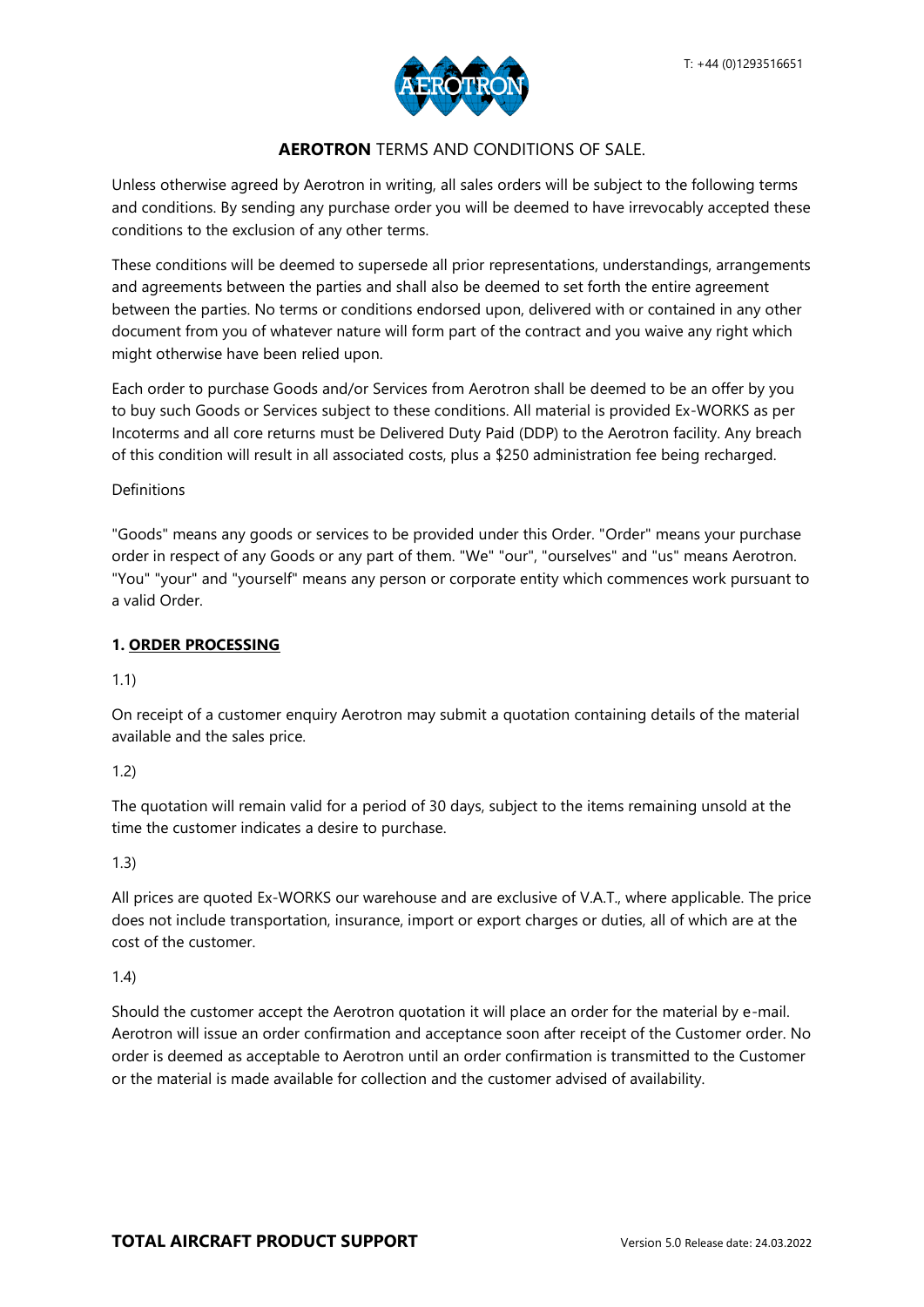

1.5)

All material supplied by Aerotron in serviceable condition shall be released and certified in accordance with applicable EASA and/or FAA regulations.

1-6)

An invoice for the supply of the material will be issued at the time the material is made ready for collection and payment shall be in accordance with clause 2 below.

1-7)

If the customer subsequently requires the return of the material, for any reason whatsoever, a Returned Material Agreement (RMA) must be obtained before any return shipment can be made. Any such request for an RMA should be sent to returns@aerotron.co.uk. Aerotron will issue an RMA number for the Customer to quote on return.

### **2. PAYMENT**

2.1)

Part of the order and issue process includes raising an invoice at the same time that the material is made ready for collection. Such an invoice shall be sent to the Customer by e-mail and will become payable in accordance with the terms stated on the invoice, in the currency of the quotation to the bank account also indicated on the invoice.

2.2)

The amount paid by the Customer must be the same as the amount on the invoice, without deduction of any charges whatsoever. The customer is responsible for all bank charges, including any intermediate bank charges from a bank selected by their own bank.

2.3)

The Customer shall notify Aerotron within 7 days of the invoice date of any dispute. If no notification is received within this period, the invoice will be considered accepted and payable in the terms set out on the invoice.

2.4)

If the Customer fails to pay the invoice within the period agreed on the invoice, Aerotron reserves the right to charge a late payment penalty of 2.5% for each month, or part thereof, that the payment is overdue.

2.5)

Where applicable the Customer shall provide acceptable evidence that the material is not subject to United Kingdom V.A.T. Where V.A.T. is applicable it will be added to the sales invoice and paid by the customer along with the cost of the goods.

2.6)

The Customer may not assert any set-off credit or counter claim against Aerotron in order to justify withholding in whole or in part. Aerotron may, without limit to any other rights and remedies, set off any amounts owing to it by the customer against any amount payable by Aerotron to the Customer.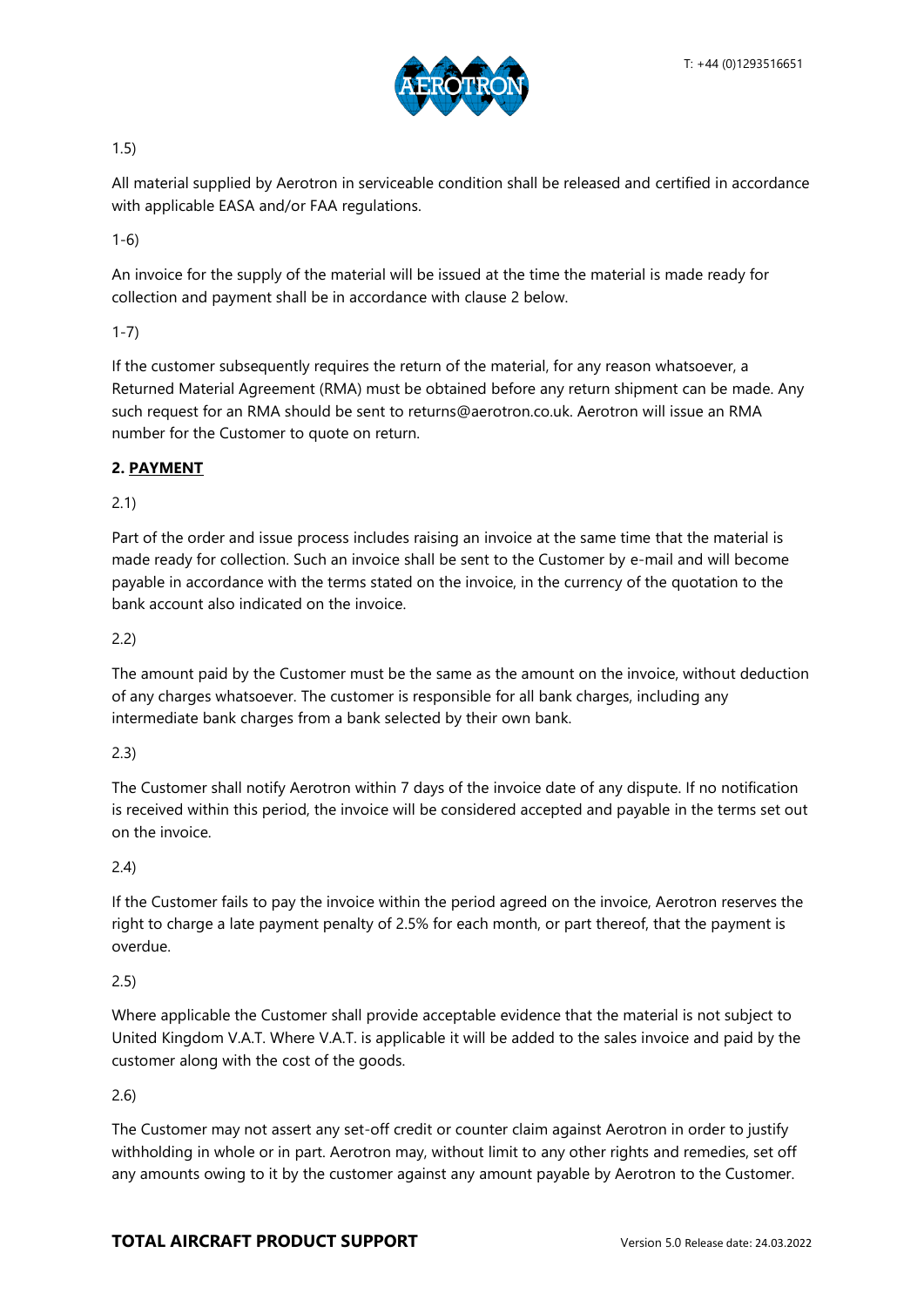

## 2.7)

In addition to any charges on the Aerotron invoice an additional charge may be made for any and all charges for transportation, duties and taxes that arise in connection with any breach of the terms by the Customer.

2.8)

The title in any material will not pass to the Customer until all charges have been paid in full to the stated Aerotron bank account.

# **3. TRANSPORTATION**

# 3.1)

Unless expressly agreed in writing, all material sold by Aerotron will be collected by the Customer, or it's appointed agent, from the Aerotron facility in accordance with the INCOTERM ExWorks (INCOTERMS 2010).

### 3.2)

All material will be packed for road transportation in the U.K unless agreed otherwise. Special additional packing or containers shall be chargeable in addition to the sales price quoted.

# 3.3)

Availability for collection dates are approximate and the time of delivery shall not be of essence. In the event that Aerotron is unable to meet the time specified by the Customer a revised date and time will be communicated to the Customer. That revised date and time will be considered acceptable unless it is rejected by the Customer within 48 hours of the time of notification.

3-4)

Aerotron shall provide reasonable notice detailing when the material will be ready for collection. Should the Customer fail to collect within 14 days of such notification, Aerotron shall be entitled to cancel the order and return the material to stock.

### 3.5)

Should the Customer request a return for full credit of the material an RMA must be obtained as in section 1.7. A restocking fee of 25% will be payable if it is within 7 days of collection and 50% for days 8-14. Thereafter the full sales price is payable.

### 3.6)

Should the Customer cancel the order before collection an administration fee of \$250 will be applied covering the cost of administration and packing.

# 3.7)

All material will be deemed accepted by the Customer if no defects are notified to Aerotron within 10 days of collection by the Customer or it's agent.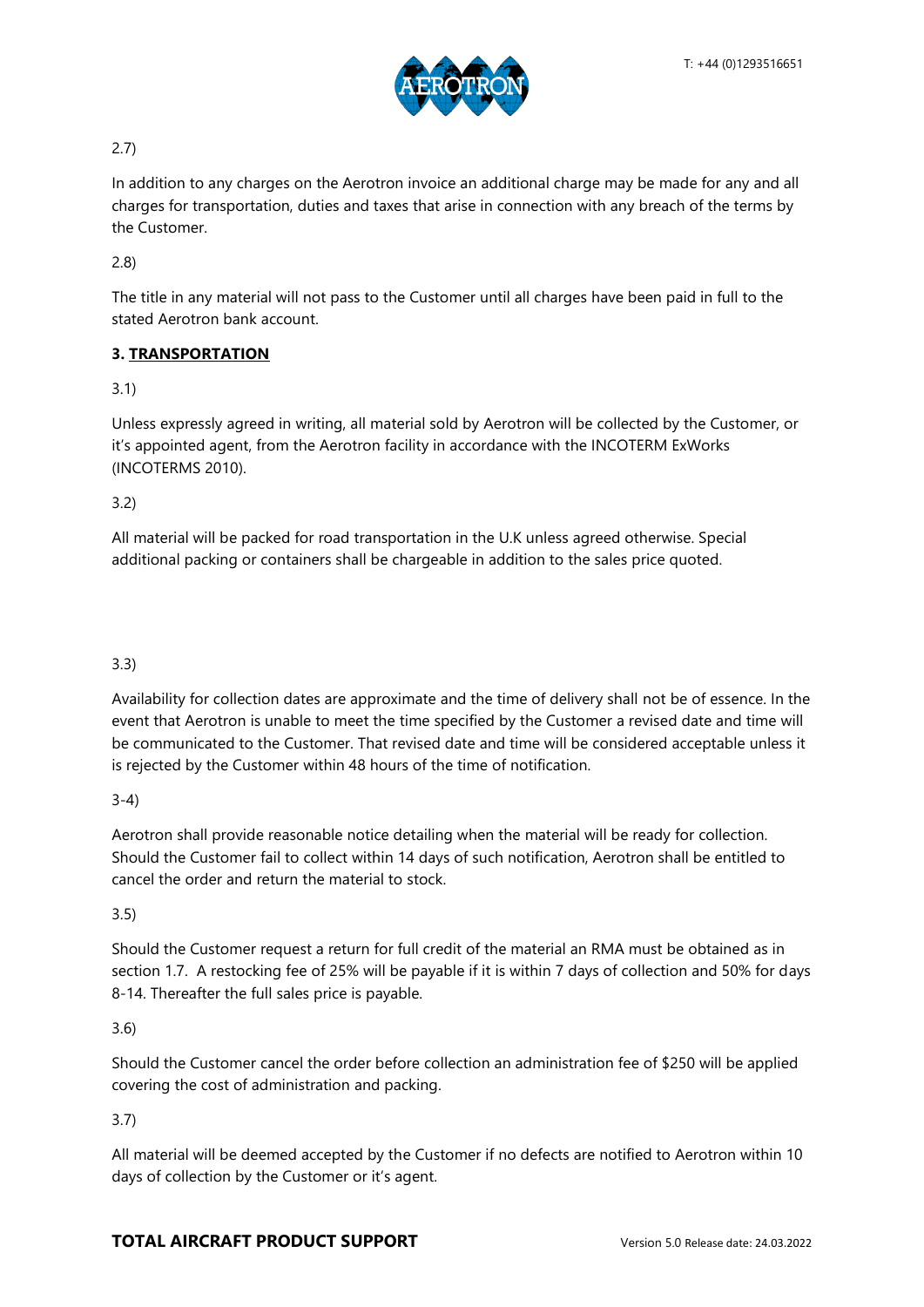

### **4. TITLE AND RISK OF LOSS**

4.1)

Title to the components sold to the Customer in accordance with these terms and conditions shall only transfer on receipt of full payment to Aerotron.

4.2)

Aerotron warrants that it has full legal title to the material sold and will pass the beneficial ownership to the Customer on receipt of the full payment

4.3)

Risk of loss or damage for all material shall pass to the Customer immediately on collection by the Customer or it's agent. If the Customer or it's agent loses or damages the material after collection it shall be responsible for the full cost of replacement or repair to the same condition as the part supplied.

# **5. WARRANTY**

Since the condition of the material will vary according to serial number the warranty conditions for each individual part will be stated on the quotation and should be verified on any resulting purchase order and acknowledgement.

### **6. EXCHANGES**

Material supplied on an exchange basis is subject to individual conditions relating to age and condition. Each individual part will be covered by a unique exchange agreement that must be signed and accepted before the part/s are collected.

# **7. LIABILITY AND INDEMNITY**

7.1 The Customer hereby indemnifies Aerotron and its affiliates and subsidiaries, (including their respective agents, directors, employees, officers, shareholders, subcontractors, successors and assigns) against all liabilities, claims, losses and damages of any nature, including, but not limited to, all expenses (including legal fees), costs, and judgements for property damage or injury to or death of any person and any other direct, indirect, incidental, consequential, economic or statutory civil damages, any of which arise out of or are in any way related to the provision of the Components or other Services provided pursuant to these terms and conditions.

7.2 Notwithstanding the generality of Clause 7.1, the indemnity set out in that Clause shall specifically include (but not be limited by) the use, operation, repair, maintenance or disposition of Components provided pursuant to these terms, whether or not arising from breach of contract, strict liability or tort (including negligence), provided that nothing in this Clause 7 shall require the Customer to indemnify Aerotron for claims or liabilities arising from the wilful misconduct of Aerotron.

7.3 Nothing in these terms shall limit or exclude Aerotron's or the Customer's liability for death, personal injury caused by its negligence, the negligence of its employees and agents or for fraud or fraudulent misrepresentation.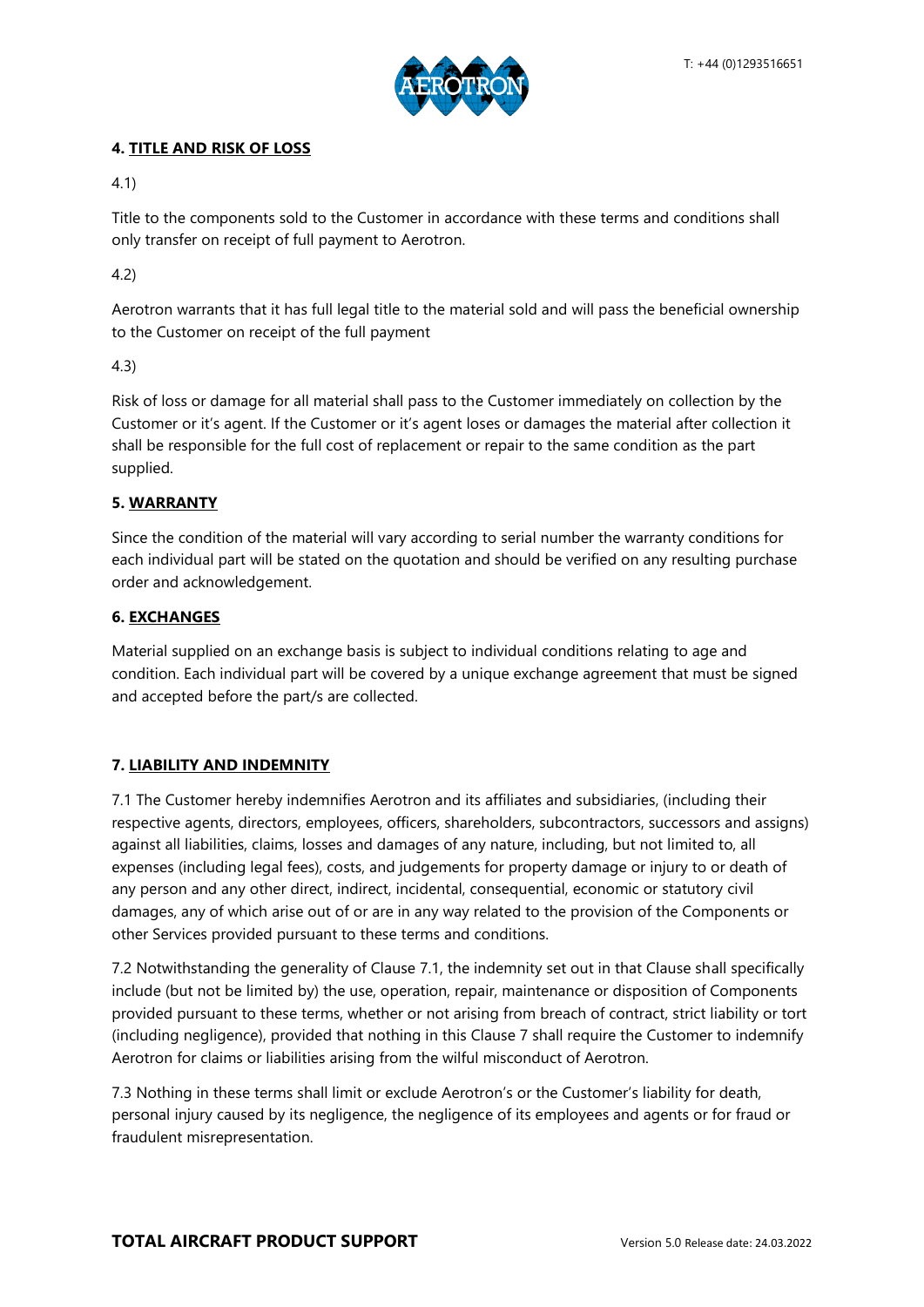

7.4 Under no circumstances shall Aerotron be liable to the Customer, whether in contract, tort (including negligence), breach of statutory duty, or otherwise, for any loss of profit, or any indirect or consequential loss arising under or in connection with these terms.

7.5 Aerotron's total liability to the Customer in respect of all losses arising under or in connection with these terms, whether in contract, tort (including negligence), breach of statutory duty, or otherwise, shall in no circumstances exceed one hundred percent (100%) of the Order value.

### **8. INSURANCE**

8.1 The Customer shall carry and maintain such insurance in full force and effect and in types and amounts as would be carried by prudent companies engaged in the Customer's industry.

Such policies of insurance shall be primary with respect to the indemnities of Customer set forth in these terms and shall contain waivers of subrogation of the insurers in favour of Aerotron. The Customer will provide Aerotron with certificates of insurance as may be requested by Aerotron from time to time.

### **9. FORCE MAJEURE**

9.1 Aerotron will not be liable in any way in respect of late delivery, howsoever caused or for any delay in performance due to causes beyond Aerotron's reasonable control including, without limitation, embargoes, blockages, seizures or freeze of assets, delays or refusals to grant export or import licenses or the suspension or revocation thereof, or any other acts or omissions of government, fires, floods, sever weather, or any other acts of God, quarantines, labour strikes or lockouts, riots, insurrection, civil disobedience or acts of criminals or terrorists, war, material shortages or delays in delivery by third parties and, in the event of such delay the date of delivery shall be extended for a period of time as may be reasonable necessary to compensate for any such delay. The Customer shall be bound to accept the Components when available.

### **10. IMPORT AND EXPORT REGULATIONS**

10. 1 The Customer shall ensure that any Components purchased from Aerotron will not at any time:

(a) Be registered, stationed, based in, operated, leased or sub-leased by any Relevant Person in any manner whatsoever in, or to any person or entity incorporated or habitually based in, any country, region or jurisdiction (including, as at the date of these terms, the Crimea, Russia, Belarus, Myanmar, Iran, Cuba, Syria, and North Korea), which is subject to any sanctions, resolutions, directives or embargoes of the United States of America, United Nations, European Union, United Kingdom, France, Germany, Canada or Japan (or any constituent member thereof); or

(b) Be sold or exported to any jurisdiction which is subject to any embargo by the Unites States of America, United Nations, European Union, United Kingdom, France, Germany, Canada or Japan or otherwise dealt with by any Relevant Person in any manner which is in contravention of any sanctions.

Relevant Person means:

- (a) The Customer;
- (b) Any affiliate of the Customer; and
- (c) Any person from time to time granted possession or control of any of the

Components by Customer or any affiliate of the Customer (whether under a lease, sale or otherwise).

### **TOTAL AIRCRAFT PRODUCT SUPPORT** Version 5.0 Release date: 24.03.2022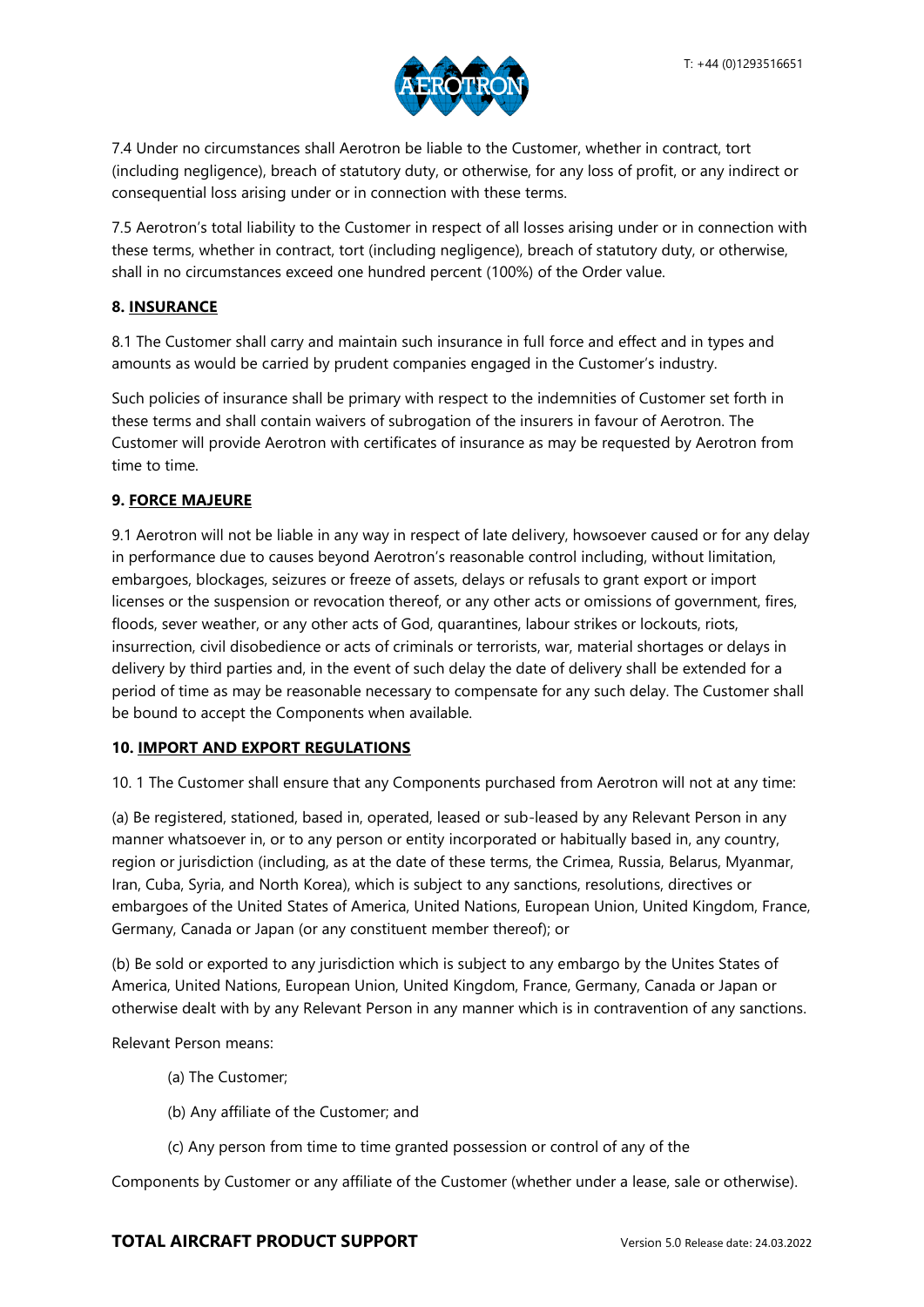

10.2 The Party who is the importer or exporter of record of the Component will be responsible for obtaining any licence, exchange permit or other required governmental authorisation relating to the shipment of the Component and shall be responsible for complying with all UK and foreign government licensing and reporting requirements in connection with these terms.

10.3 The parties agree that any export of Components pursuant to these terms may be subject to U.S. Export Regulations. In respect of any Component supplied under these terms, the party receiving the Component (as applicable) agrees not to:

10.3.1 Dispose of any U.S. origin items classified by the U.S. Department of Commerce's Bureau of Industry and Security as "dual use" items other than in the country of destination, as identified in any government licence or authorisation; and 10.3.2 Lease, Exchange or dispose of any U.S. origin item to any country, company or individual that is either

(i) required by US Export Regulations to hold a licence to receive the goods (and does not hold the required licence); or

(ii) is prohibited from receiving U.S. exports by U.S. Export Regulations.

10.4 Aerotron may require the Customer to provide a blanket End User Statement prior to commencement of supply of Components or Services, to cover any request of Customer for Component will not be used for any military purpose.

### **11. GOVERNING LAW AND JURISDICTION**

11.1 These terms, each contract and any disputes or claims arising there from (each a "Dispute") shall be governed by and construed in accordance with English law.

11.2 Any Dispute, including any question regarding existence, validity or termination of a contract, shall be referred to and finally resolved by arbitration under the The London Court of International Arbitration (LCIA) rules, which Rules are deemed to be incorporated by reference into this clause. The number of arbitrators shall be one. The seat, or legal place, of arbitration shall be London, England. The language to be used in the arbitral proceedings shall be English.

11.3 Either party may institute arbitration proceedings by giving written notice to that effect to the other party.

11.4 Nothing in this Clause 11.2 shall prevent or prejudice either party seeking interim relief from any court of competent jurisdiction.

### **12. MISCELLANEOUS**

12.1 A person who is not party to a contract to which these terms apply shall have no rights under such contract whether pursuant to the Contracts (Rights of Third Parties) Act 1999 or otherwise.

12.2 Where the Customer delivers any other standard terms and conditions to Aerotron in respect of an Order, these terms and conditions shall prevail.

12.3 If any provision of these terms is found by any court or other authority of competent jurisdiction to be invalid, illegal or unenforceable, that provision or part-provision shall, to the extent required, be deemed not to form part of these terms, and the validity and enforceability of the other provisions of these terms shall not be affected.

# **TOTAL AIRCRAFT PRODUCT SUPPORT** Version 5.0 Release date: 24.03.2022